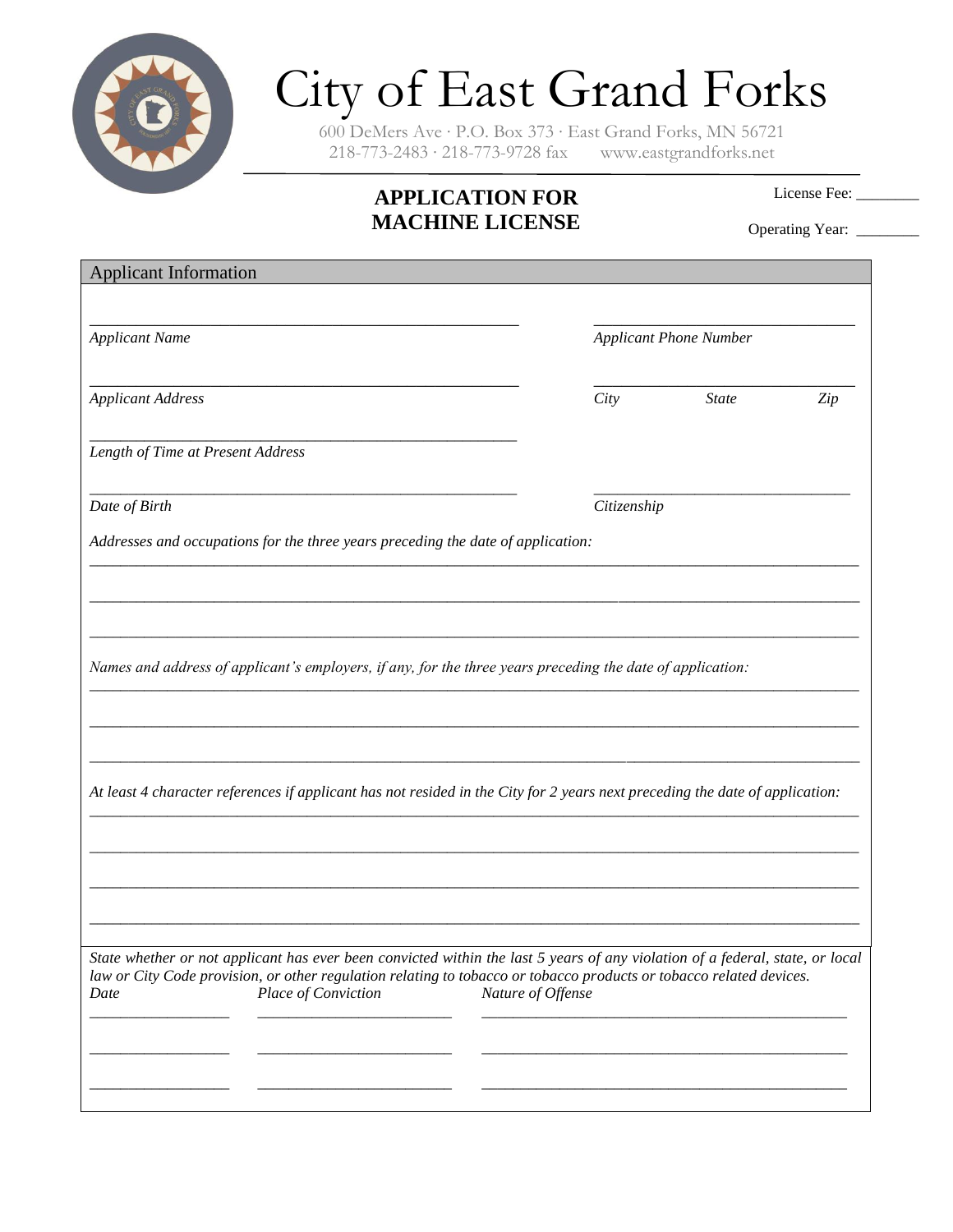## City of East Grand Forks Application for Machine License

| <b>Business Information</b>           |      |                              |     |
|---------------------------------------|------|------------------------------|-----|
| <b>Business Name</b>                  |      | <b>Business Phone Number</b> |     |
| <b>Business Address</b>               | City | <b>State</b>                 | Zip |
| Federal Tax ID#                       |      | $MN$ Tax ID #                |     |
| Corporate Information (if applicable) |      |                              |     |

| Corporate Name    |      | <b>Phone Number</b> |     |  |
|-------------------|------|---------------------|-----|--|
|                   |      |                     |     |  |
| Corporate Address | City | <i>State</i>        | Ziv |  |

I hereby certify that I have completely filled out the entire above application, together and that the application is true, correct, and accurate.

| Signature of Applicant                                                                                 | Date  |  |  |  |
|--------------------------------------------------------------------------------------------------------|-------|--|--|--|
| <b>Print Name</b>                                                                                      | Title |  |  |  |
| Internal Use Only                                                                                      |       |  |  |  |
| The following items need to be completed and/or attached in order for the application to be processed: |       |  |  |  |
| $\sqrt[*]{\text{Application}}$ fee paid in full:                                                       |       |  |  |  |
| *□Application completed in full and signed:                                                            |       |  |  |  |
| License Number<br>$\mathbb{Z}$ Approved                                                                |       |  |  |  |